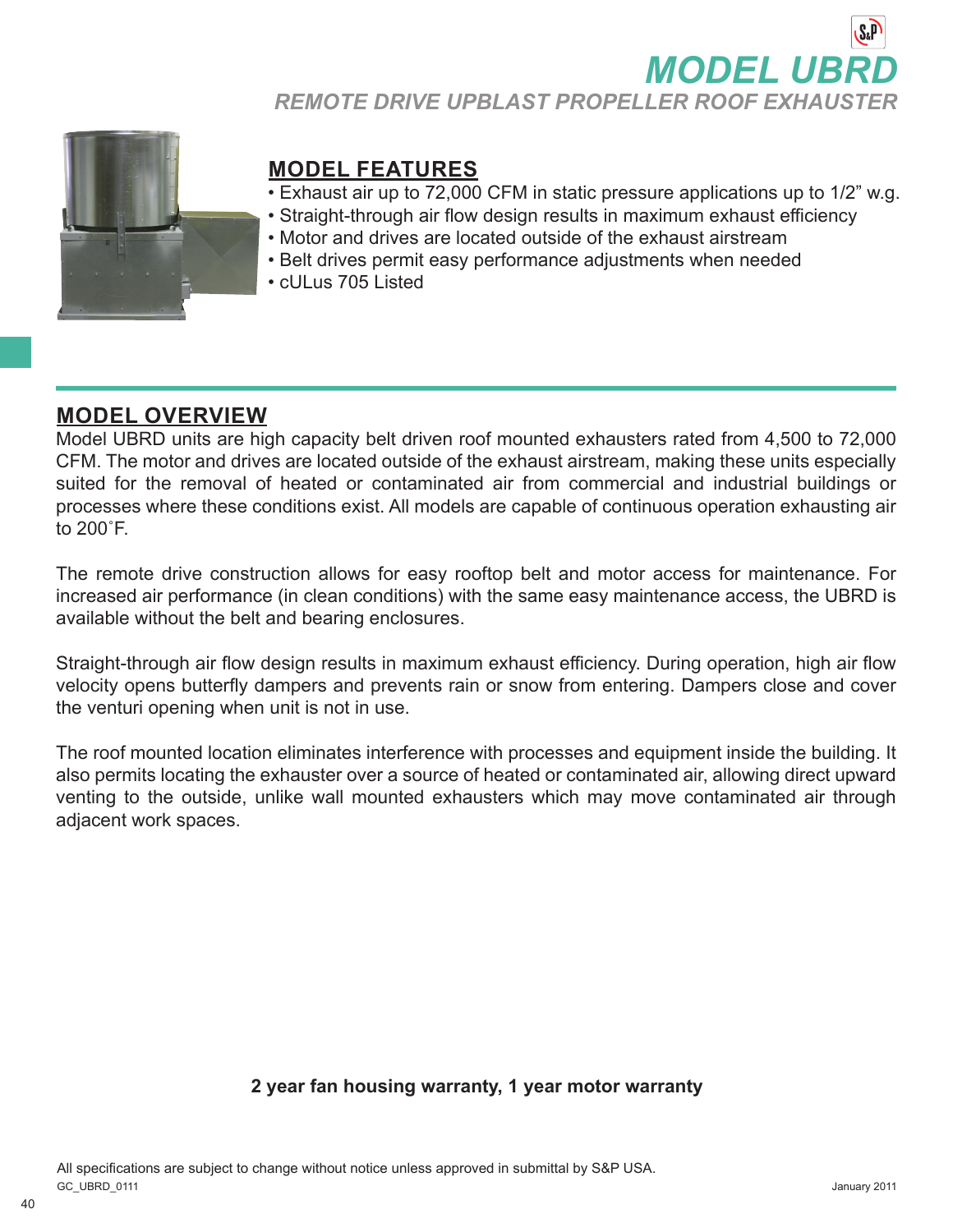

# **CONSTRUCTION/SPECIFICATION CHECKLIST**

## **Panel Assembly**

- Heavy-gauge G90 galvanized steel panel, size 24-72.
- One piece venturi for maximum efficiency and strength.
- All welded support structure of schedule 40 galvanized pipe (minimum).
- Motor/bearing plates of minimum 10 gauge galvanized steel.

## **Windband/Butterfly Dampers**

- Heavy-gauge galvanized steel windband.
- Steel dampers standard (except on sizes 48-72).
- Translucent fiberglass dampers available on all sizes (standard on sizes 48-72).
- Galvanized rain channel drains water from damper area to roof.
- Galvanized damper shaft rotates in bronze bushing.

#### **Propeller**

- Two, three, four or six airfoil aluminum blades.
- Steel hub plate with steel taper lock bushing.
- Adjustable pitch for optimum efficiency.
- Die formed steel blades are optional where required.

#### **Drives**

- Shielded from airstream by galvanized steel enclosure.
- Sized for minimum 150% of drive horsepower.
- Single belt adjustable pitch sheaves through 3HP.
- Two belt fixed pitch sheaves through 10HP.
- Adjustable pitch sheaves are optional above 3HP.
- Adjustable tension rods for belt adjustment.
- Nonstatic oil resistant v-belts.
- Keyed, turned, ground and polished shafts.

## **Bearings**

- Bearings designed for minimum 200,000 hour life, L50.
- Cast iron self-aligning pillow block ball bearings.
- Bearings are sealed, prelubricated with relube fittings.

#### **Motors**

- Located outside airstream under weather cover.
- Brands are nationally recognized and locally serviced.
- Open drip-proof construction is standard.

• High-efficiency, explosion proof, totally enclosed fan cooled (TEFC) and corrosion duty motors can be specified.

#### **Certifications**

• cULus 705 listed power roof ventilator assures electrical reliability (optional).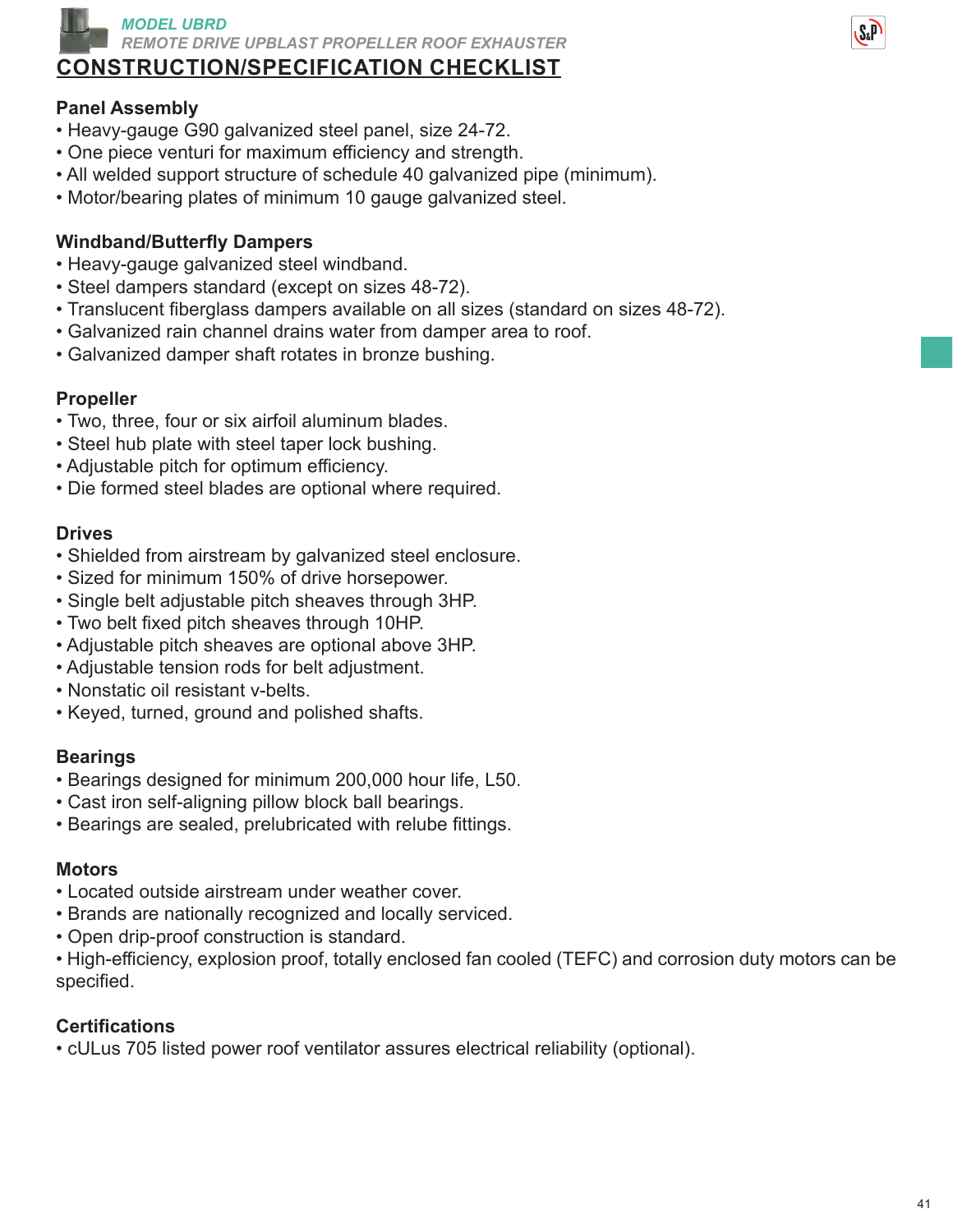

## **OPTIONS/ACCESSORIES**

**Roof Curb:** Prefabricated heavy-gauge galvanized steel, welded construction, 12" high with 1-1/2" wood nailer. Options include burglar bars, single and double pitch construction, and additional curb heights.



**Disconnect Switch:** Nonfused safety disconnects are available for all motor sizes in rain-tight or open enclosures.

**Magnetic Latches:** Help reduce damper chatter when the units are not in operation.

**Heat/Smoke Vent:** Opens damper doors when temperature exceeds 165˚F. Allows heat and smoke to escape building without use of fan power.

**Outlet Guard:** 1/2" x 1" wire mesh guard will prevent birds and other objects from entering fan.

**Extended Grease Lines:** Extended grease lines allow fan bearings to be relubricated from the exterior.

**Aluminum Construction:** Optional aluminum construction available on windbands, curb caps, panel and blades.

**Special Coatings:** Powered roof exhausters often require special coatings for protective and decorative purposes. Available coatings include: Synthetic Resin, Epoxy, and Heresite (air-dried phenolic). Contact your representative or the factory for more information on available coatings and colors.